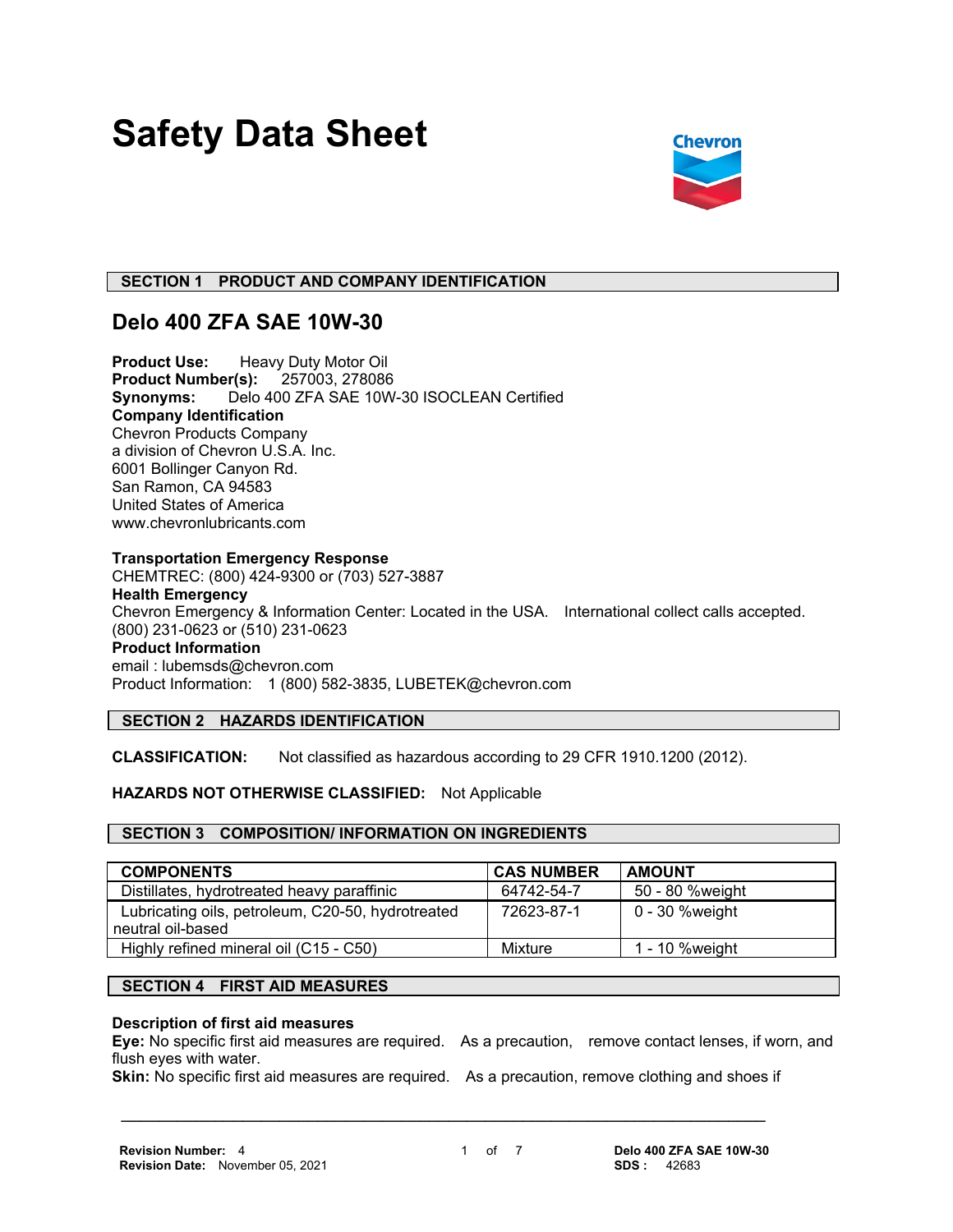contaminated. To remove the material from skin, use soap and water. Discard contaminated clothing and shoes or thoroughly clean before reuse.

**Ingestion:** No specific first aid measures are required. Do not induce vomiting. As a precaution, get medical advice.

**Inhalation:** No specific first aid measures are required. If exposed to excessive levels of material in the air, move the exposed person to fresh air. Get medical attention if coughing or respiratory discomfort occurs.

#### **Most important symptoms and effects, both acute and delayed IMMEDIATE HEALTH EFFECTS**

**Eye:** Not expected to cause prolonged or significant eye irritation.

**Skin:** Contact with the skin is not expected to cause prolonged or significant irritation. Contact with the skin is not expected to cause an allergic skin response. Not expected to be harmful to internal organs if absorbed through the skin.

**Ingestion:** Not expected to be harmful if swallowed.

**Inhalation:** Not expected to be harmful if inhaled. Contains a petroleum-based mineral oil. May cause respiratory irritation or other pulmonary effects following prolonged or repeated inhalation of oil mist at airborne levels above the recommended mineral oil mist exposure limit. Symptoms of respiratory irritation may include coughing and difficulty breathing.

# **DELAYED OR OTHER HEALTH EFFECTS:** Not classified

**Indication of any immediate medical attention and special treatment needed** Not Applicable

# **SECTION 5 FIRE FIGHTING MEASURES**

**EXTINGUISHING MEDIA:** Use water fog, foam, dry chemical or carbon dioxide (CO2) to extinguish flames.

# **PROTECTION OF FIRE FIGHTERS:**

**Fire Fighting Instructions:** This material will burn although it is not easily ignited. See Section 7 for proper handling and storage. For fires involving this material, do not enter any enclosed or confined fire space without proper protective equipment, including self-contained breathing apparatus.

**Combustion Products:** Highly dependent on combustion conditions. A complex mixture of airborne solids, liquids, and gases including carbon monoxide, carbon dioxide, and unidentified organic compounds will be evolved when this material undergoes combustion. Combustion may form oxides of: Nitrogen.

# **SECTION 6 ACCIDENTAL RELEASE MEASURES**

**Protective Measures:** Eliminate all sources of ignition in vicinity of spilled material.

**Spill Management:** Stop the source of the release if you can do it without risk. Contain release to prevent further contamination of soil, surface water or groundwater. Clean up spill as soon as possible, observing precautions in Exposure Controls/Personal Protection. Use appropriate techniques such as applying non-combustible absorbent materials or pumping. Where feasible and appropriate, remove contaminated soil. Place contaminated materials in disposable containers and dispose of in a manner consistent with applicable regulations.

**Reporting:** Report spills to local authorities and/or the U.S. Coast Guard's National Response Center at (800) 424-8802 as appropriate or required.

# **SECTION 7 HANDLING AND STORAGE**

**General Handling Information:** Avoid contaminating soil or releasing this material into sewage and drainage systems and bodies of water.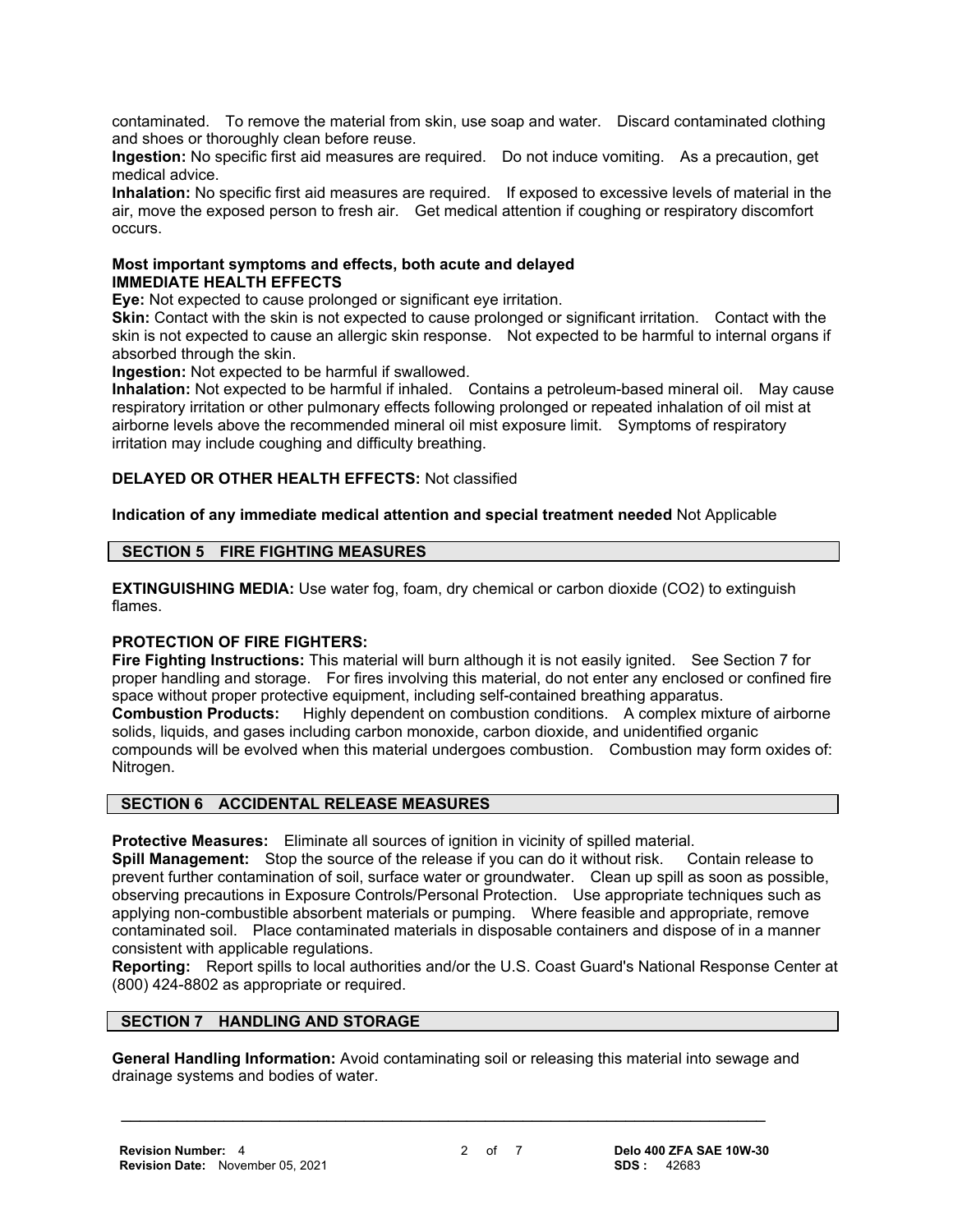**Precautionary Measures:** Keep out of the reach of children.

**Static Hazard:** Electrostatic charge may accumulate and create a hazardous condition when handling this material. To minimize this hazard, bonding and grounding may be necessary but may not, by themselves, be sufficient. Review all operations which have the potential of generating and accumulating an electrostatic charge and/or a flammable atmosphere (including tank and container filling, splash filling, tank cleaning, sampling, gauging, switch loading, filtering, mixing, agitation, and vacuum truck operations) and use appropriate mitigating procedures.

**Container Warnings:** Container is not designed to contain pressure. Do not use pressure to empty container or it may rupture with explosive force. Empty containers retain product residue (solid, liquid, and/or vapor) and can be dangerous. Do not pressurize, cut, weld, braze, solder, drill, grind, or expose such containers to heat, flame, sparks, static electricity, or other sources of ignition. They may explode and cause injury or death. Empty containers should be completely drained, properly closed, and promptly returned to a drum reconditioner or disposed of properly.

#### **SECTION 8 EXPOSURE CONTROLS/PERSONAL PROTECTION**

# **GENERAL CONSIDERATIONS:**

Consider the potential hazards of this material (see Section 2), applicable exposure limits, job activities, and other substances in the work place when designing engineering controls and selecting personal protective equipment. If engineering controls or work practices are not adequate to prevent exposure to harmful levels of this material, the personal protective equipment listed below is recommended. The user should read and understand all instructions and limitations supplied with the equipment since protection is usually provided for a limited time or under certain circumstances.

# **ENGINEERING CONTROLS:**

Use in a well-ventilated area.

# **PERSONAL PROTECTIVE EQUIPMENT**

**Eye/Face Protection:** No special eye protection is normally required. Where splashing is possible, wear safety glasses with side shields as a good safety practice.

**Skin Protection:** No special protective clothing is normally required. Where splashing is possible, select protective clothing depending on operations conducted, physical requirements and other substances in the workplace. Suggested materials for protective gloves include: 4H (PE/EVAL), Nitrile Rubber, Silver Shield, Viton.

**Respiratory Protection:** No respiratory protection is normally required.

If user operations generate an oil mist, determine if airborne concentrations are below the occupational exposure limit for mineral oil mist. If not, wear an approved respirator that provides adequate protection from the measured concentrations of this material. For air-purifying respirators use a particulate cartridge.

Use a positive pressure air-supplying respirator in circumstances where air-purifying respirators may not provide adequate protection.

| <b>Component</b>                                                          | Agency       | Form                  | <b>TWA</b>         | <b>STEL</b>   | Ceiling | <b>Notation</b> |
|---------------------------------------------------------------------------|--------------|-----------------------|--------------------|---------------|---------|-----------------|
| Distillates, hydrotreated<br>heavy paraffinic                             | <b>ACGIH</b> | Inhalable<br>fraction | $5 \text{ mg/m}$ 3 |               |         |                 |
| Distillates, hydrotreated<br>heavy paraffinic                             | <b>ACGIH</b> |                       | $5 \text{ mg/m}$   | $10$ mg/m $3$ |         |                 |
| Distillates, hydrotreated<br>heavy paraffinic                             | OSHA Z-1     | Mist                  | $5 \text{ mg/m}$   |               |         |                 |
| Distillates, hydrotreated<br>heavy paraffinic                             | OSHA Z-1     |                       | $5 \text{ mg/m}$   |               |         |                 |
| Lubricating oils, petroleum,<br>C20-50, hydrotreated<br>neutral oil-based | <b>ACGIH</b> | Inhalable<br>fraction | $5 \text{ mg/m}$ 3 |               |         |                 |

#### **Occupational Exposure Limits:**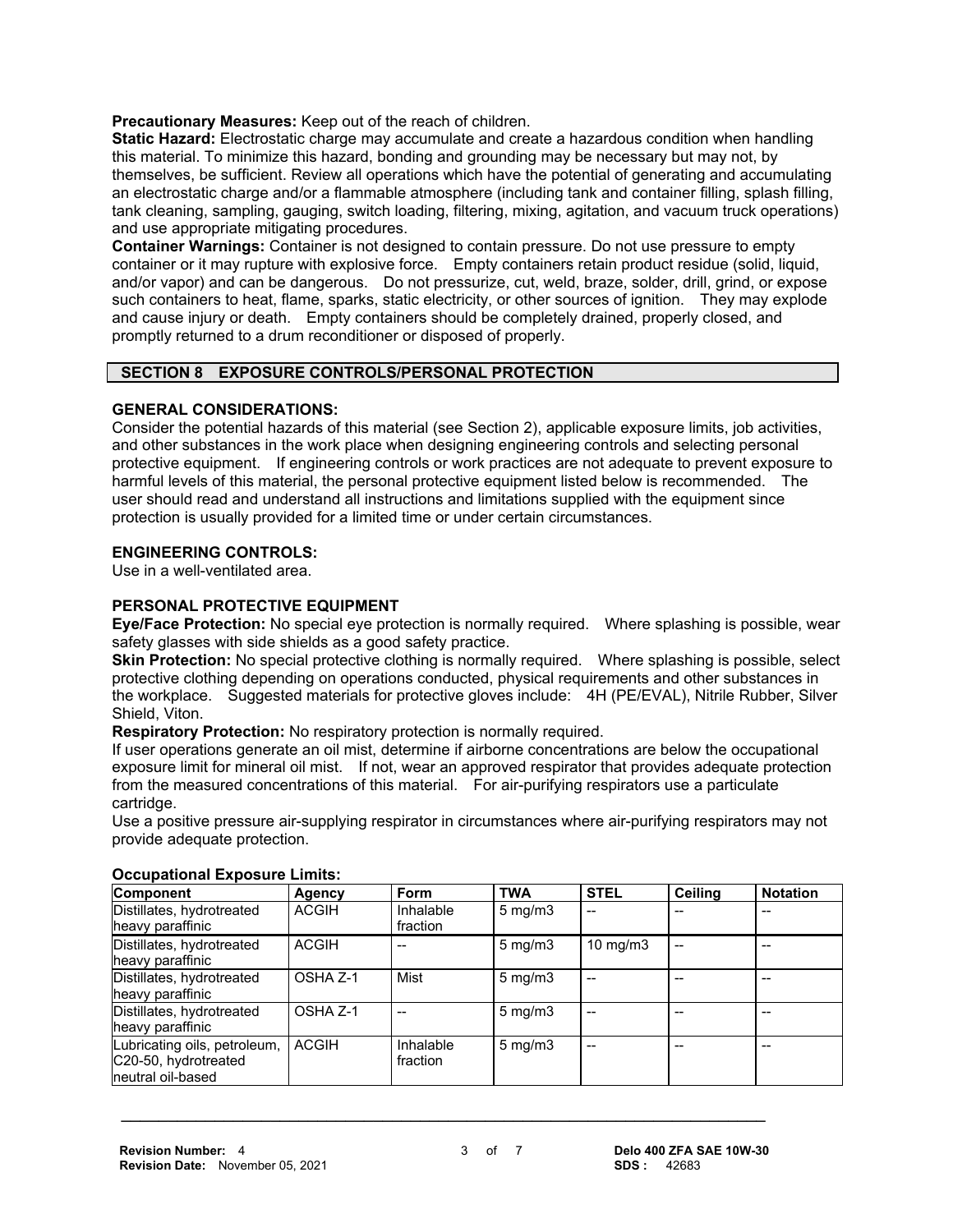| Highly refined mineral oil<br>$(C15 - C50)$ | <b>ACGIH</b> | $-$   | $5 \text{ mg/m}$   | $10 \text{ mg/m}$ | $- -$ | $- -$ |
|---------------------------------------------|--------------|-------|--------------------|-------------------|-------|-------|
| Highly refined mineral oil<br>$(C15 - C50)$ | OSHA Z-1     | $- -$ | $5 \text{ ma/m}$ 3 | --                | --    | $- -$ |

Consult local authorities for appropriate values.

## **SECTION 9 PHYSICAL AND CHEMICAL PROPERTIES**

**Attention: the data below are typical values and do not constitute a specification.**

**Color:** Amber **Physical State:** Liquid **Odor:** Petroleum odor **Odor Threshold:** No data available<br>**pH:** Not Applicable **Not Applicable Vapor Pressure:** No data available **Vapor Density (Air = 1):** No data available **Initial Boiling Point:** No data available **Solubility:** Soluble in hydrocarbons; insoluble in water **Freezing Point:** No data available **Melting Point:** No data available **Density:** 0.867 kg/l @ 15°C (59°F) (Typical) **Viscosity:** 9.80 mm2/s @ 100°C (212°F) (Typical) **Coefficient of Therm. Expansion / °F:** No data available **Evaporation Rate:** No data available **Decomposition temperature:** No data available **Octanol/Water Partition Coefficient:** No data available **FLAMMABLE PROPERTIES: Flammability (solid, gas):** Not Applicable

**Flashpoint:** (Cleveland Open Cup) 204 °C (399 °F) (Minimum) **Autoignition:** No data available **Flammability (Explosive) Limits (% by volume in air):** Lower: Not Applicable Upper: Not Applicable

### **SECTION 10 STABILITY AND REACTIVITY**

**Reactivity:** May react with strong acids or strong oxidizing agents, such as chlorates, nitrates, peroxides, etc.

**Chemical Stability:** This material is considered stable under normal ambient and anticipated storage and handling conditions of temperature and pressure.

**Incompatibility With Other Materials:** Not applicable **Hazardous Decomposition Products:** None known (None expected) **Hazardous Polymerization:** Hazardous polymerization will not occur.

#### **SECTION 11 TOXICOLOGICAL INFORMATION**

#### **Information on toxicological effects**

**Serious Eye Damage/Irritation:** The eye irritation hazard is based on evaluation of data for product components.

**Skin Corrosion/Irritation:** The skin irritation hazard is based on evaluation of data for product components.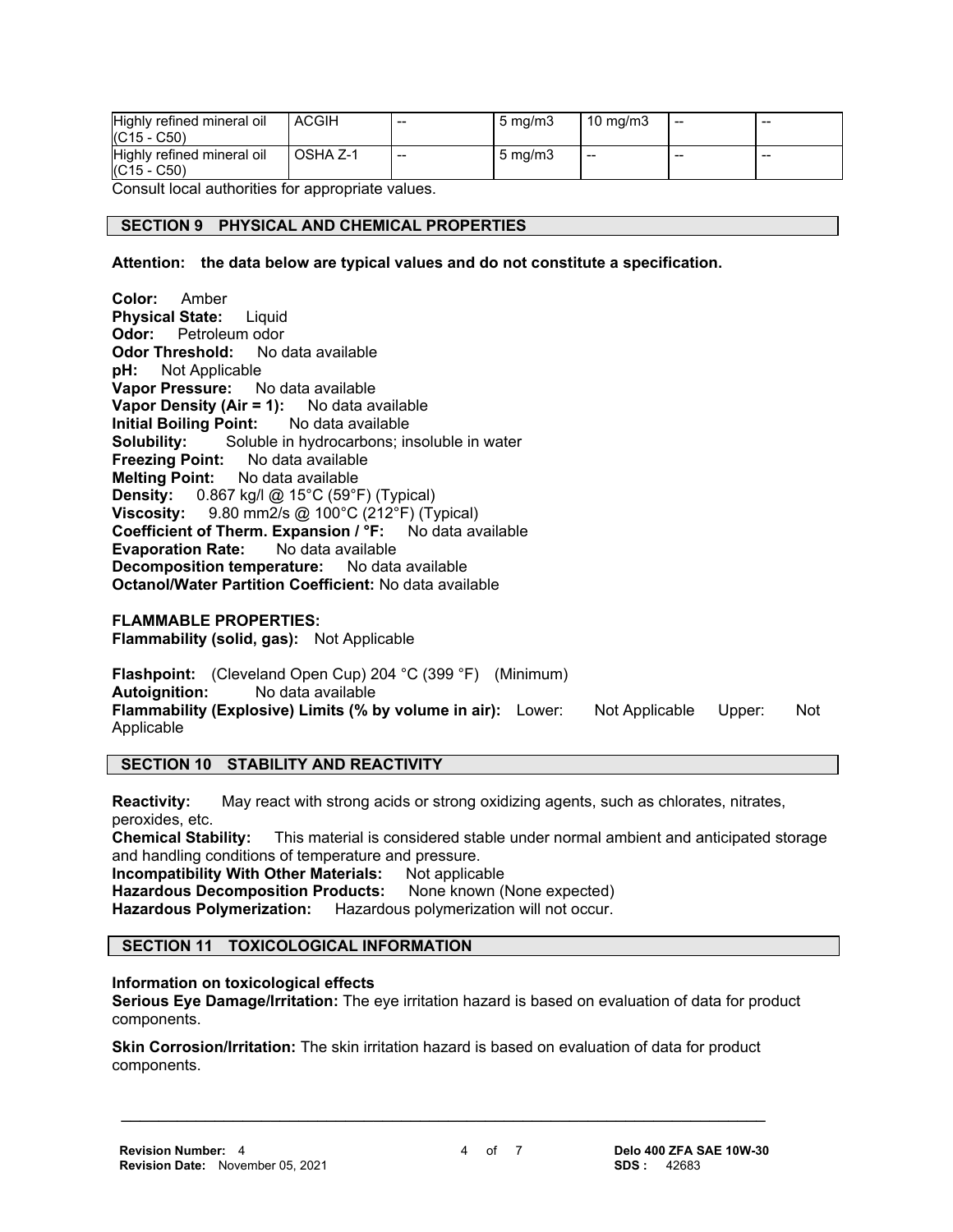**Skin Sensitization:** The skin sensitization hazard is based on evaluation of data for product components.

**Acute Dermal Toxicity:** The acute dermal toxicity hazard is based on evaluation of data for product components.

**Acute Oral Toxicity:** The acute oral toxicity hazard is based on evaluation of data for product components.

**Acute Inhalation Toxicity:** The acute inhalation toxicity hazard is based on evaluation of data for product components.

**Acute Toxicity Estimate:** Not Determined

**Germ Cell Mutagenicity:** The hazard evaluation is based on data for components or a similar material.

**Carcinogenicity:** The hazard evaluation is based on data for components or a similar material.

**Reproductive Toxicity:** The hazard evaluation is based on data for components or a similar material.

**Specific Target Organ Toxicity - Single Exposure:** The hazard evaluation is based on data for components or a similar material.

**Specific Target Organ Toxicity - Repeated Exposure:** The hazard evaluation is based on data for components or a similar material.

#### **ADDITIONAL TOXICOLOGY INFORMATION:**

 During use in engines, contamination of oil with low levels of cancer-causing combustion products occurs. Used motor oils have been shown to cause skin cancer in mice following repeated application and continuous exposure. Brief or intermittent skin contact with used motor oil is not expected to have serious effects in humans if the oil is thoroughly removed by washing with soap and water.

 This product contains petroleum base oils which may be refined by various processes including severe solvent extraction, severe hydrocracking, or severe hydrotreating. None of the oils requires a cancer warning under the OSHA Hazard Communication Standard (29 CFR 1910.1200). These oils have not been listed in the National Toxicology Program (NTP) Annual Report nor have they been classified by the International Agency for Research on Cancer (IARC) as; carcinogenic to humans (Group 1), probably carcinogenic to humans (Group 2A), or possibly carcinogenic to humans (Group 2B).

 These oils have not been classified by the American Conference of Governmental Industrial Hygienists (ACGIH) as: confirmed human carcinogen (A1), suspected human carcinogen (A2), or confirmed animal carcinogen with unknown relevance to humans (A3).

# **SECTION 12 ECOLOGICAL INFORMATION**

#### **ECOTOXICITY**

This material is not expected to be harmful to aquatic organisms.

The product has not been tested. The statement has been derived from the properties of the individual components.

#### **MOBILITY**

No data available.

#### **PERSISTENCE AND DEGRADABILITY**

This material is not expected to be readily biodegradable. The product has not been tested. The statement has been derived from the properties of the individual components.

 **\_\_\_\_\_\_\_\_\_\_\_\_\_\_\_\_\_\_\_\_\_\_\_\_\_\_\_\_\_\_\_\_\_\_\_\_\_\_\_\_\_\_\_\_\_\_\_\_\_\_\_\_\_\_\_\_\_\_\_\_\_\_\_\_\_\_\_\_\_**

#### **POTENTIAL TO BIOACCUMULATE**

Bioconcentration Factor: No data available.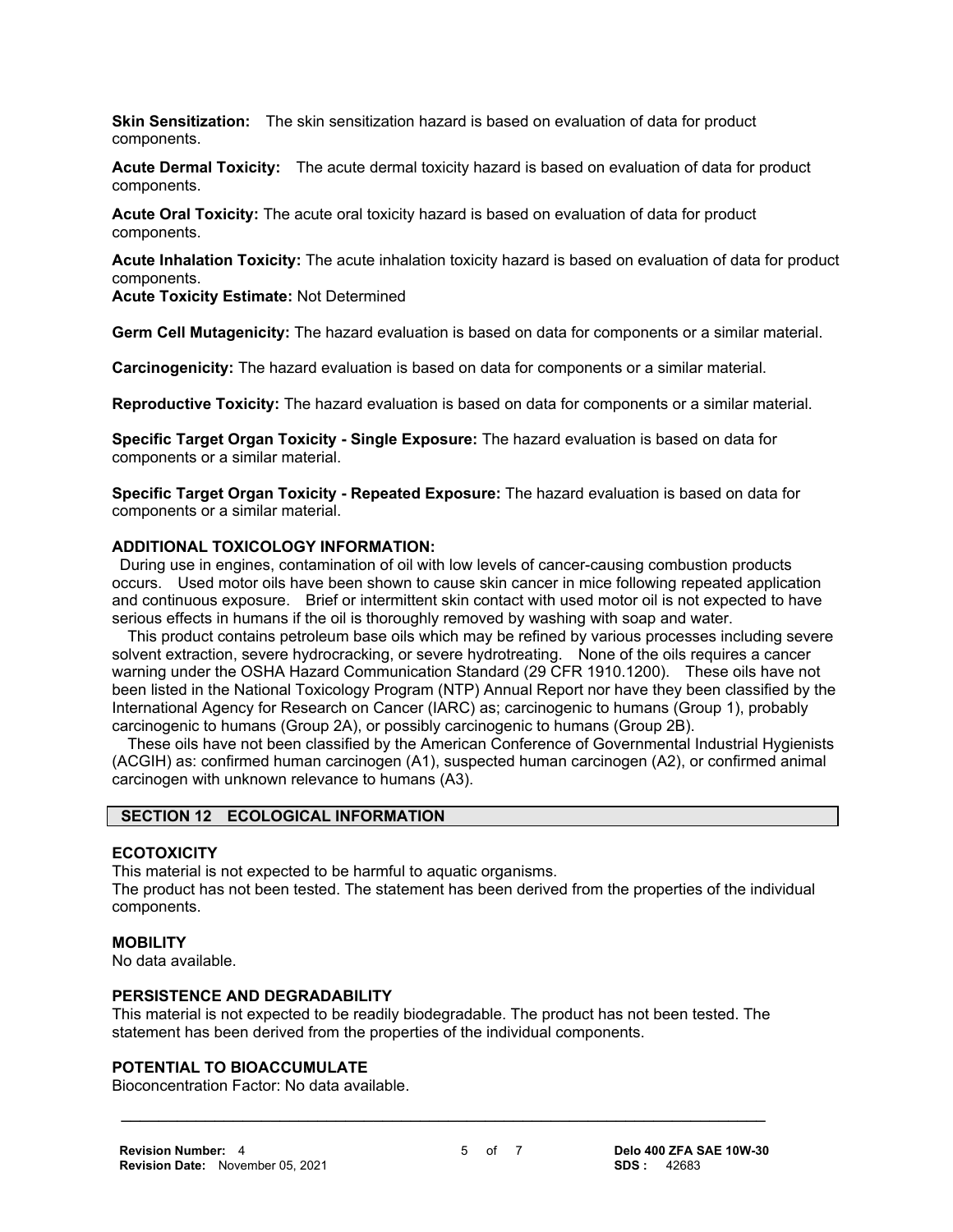Octanol/Water Partition Coefficient: No data available

#### **SECTION 13 DISPOSAL CONSIDERATIONS**

Use material for its intended purpose or recycle if possible. Oil collection services are available for used oil recycling or disposal. Place contaminated materials in containers and dispose of in a manner consistent with applicable regulations. Contact your sales representative or local environmental or health authorities for approved disposal or recycling methods.

#### **SECTION 14 TRANSPORT INFORMATION**

The description shown may not apply to all shipping situations. Consult 49CFR, or appropriate Dangerous Goods Regulations, for additional description requirements (e.g., technical name) and modespecific or quantity-specific shipping requirements.

**DOT Shipping Description:** NOT REGULATED AS HAZARDOUS MATERIAL UNDER 49 CFR

**IMO/IMDG Shipping Description:** NOT REGULATED AS DANGEROUS GOODS FOR TRANSPORT UNDER THE IMDG CODE

**ICAO/IATA Shipping Description:** NOT REGULATED AS DANGEROUS GOODS FOR TRANSPORT UNDER ICAO

**Transport in bulk according to Annex II of MARPOL 73/78 and the IBC code:** Not applicable

# **SECTION 15 REGULATORY INFORMATION**

#### **EPCRA 311/312 CATEGORIES:** Not applicable

#### **REGULATORY LISTS SEARCHED:**

| 01-1=IARC Group 1    | 05=MA RTK        |
|----------------------|------------------|
| 01-2A=IARC Group 2A  | 06=NJ RTK        |
| 01-2B=IARC Group 2B  | 07=PA RTK        |
| 02=NTP Carcinogen    | $08-1=TSCA 5(e)$ |
| 03=EPCRA 313         | 08-2=TSCA 12(b)  |
| 04=CA Proposition 65 |                  |

The following components of this material are found on the regulatory lists indicated.

Distillates, hydrotreated heavy paraffinic 01-1, 02, 05, 06, 07 Lubricating oils, petroleum, C20-50, hydrotreated 01-1, 02 neutral oil-based

#### **CHEMICAL INVENTORIES:**

All components comply with the following chemical inventory requirements: AIIC (Australia), DSL (Canada), KECI (Korea), NZIoC (New Zealand), PICCS (Philippines), TSCA (United States).

One or more components does not comply with the following chemical inventory requirements: ENCS (Japan), IECSC (China), TCSI (Taiwan).

#### **NEW JERSEY RTK CLASSIFICATION:**

Under the New Jersey Right-to-Know Act L. 1983 Chapter 315 N.J.S.A. 34:5A-1 et. seq., the product is to